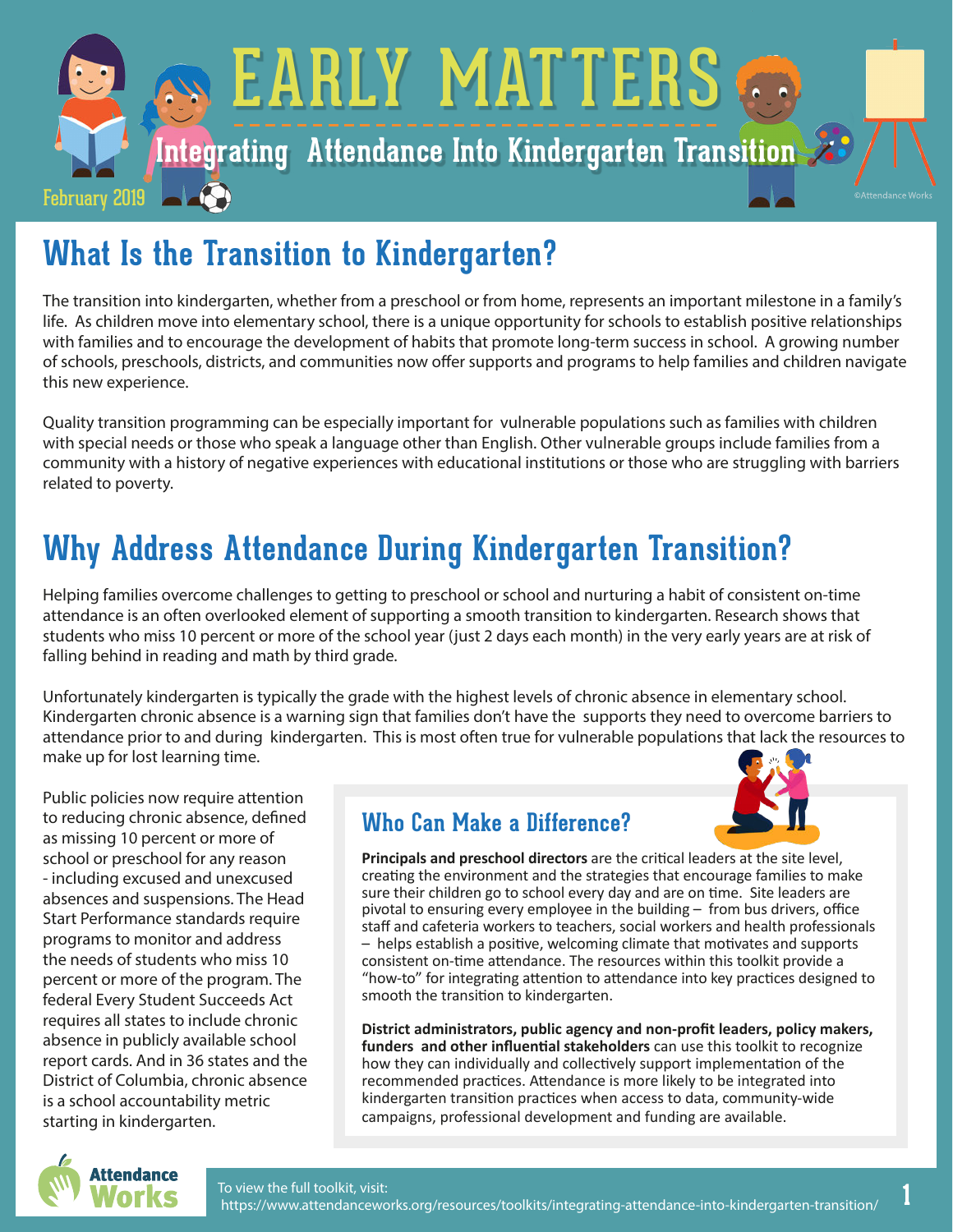# **What is in this Toolkit?**



Early Matters offers ideas, resources and inspiring examples for schools, preschools and districts to help incorporate attention to attendance into practices for improving the transition to kindergarten at the site level. A separate set of practices are offered for districts and community partners to reinforce and encourage such practices through system level supports. Inspiring examples from sites and districts around the country show how integrating attendance awareness and positive attendance habits into transition practices can strengthen the impact of high quality programming and improve the likelihood that all children, including our most vulnerable students, can reach their full potential.

## **Site Level Practices**

Schools, preschool and districts can integrate attendance into these five site level practices that support the transition to kindergarten.

- **[1. Address Attendance During Transition Activities.](https://www.attendanceworks.org/resources/toolkits/integrating-attendance-into-kindergarten-transition/address-attendance-during-transition-activities/)** Research consistently shows positive results when educators address transition with intentionality. Orienting children to kindergarten should begin during the preschool year. Transition activities that include a strong emphasis on attendance help parents and children connect attendance with academic success.
- **[2. Discuss Attendance When Welcoming New Families.](https://www.attendanceworks.org/resources/toolkits/integrating-attendance-into-kindergarten-transition/discuss-attendance-when-welcoming-new-families/)** Family-teacher and teacher–child relationships are the bedrock of enthusiasm for attending school and learning. Relationship building is a one-on-one effort that takes patience and persistence. Outreach can range from a personal call home before school starts to a comprehensive year-long home visiting program. The more personal and warm the contact is, the more effective it is likely to be.
- **[3. Equip Families to Connect Attendance and Educational Success.](https://www.attendanceworks.org/resources/toolkits/integrating-attendance-into-kindergarten-transition/equip-families-to-connect-attendance-and-educational-success/)** Children whose families hold high expectations, set goals, monitor progress and actively assist with learning at home are most likely to do well in school. Schools, preschools and communities can provide parents with a variety of opportunities to learn about how to support their children's education. Integrating attention to attendance into these efforts is essential.
- **[4. Use Attendance to Nurture a Strong School Community.](https://www.attendanceworks.org/resources/toolkits/integrating-attendance-into-kindergarten-transition/use-attendance-to-nurture-a-strong-school-community/)** Community and family engagement is critical to establishing a warm, positive climate that motivates daily attendance for all children. The transition to kindergarten offers educators a critical opportunity for helping incoming families meet others and know that they are valued members of their new school community.
- **[5. Offer Supports to Reduce Health Related Absences.](https://www.attendanceworks.org/resources/toolkits/integrating-attendance-into-kindergarten-transition/offer-supports-to-reduce-health-related-absences/)** Research finds that preschool families report that over 60 percent of their children's absences are health-related. During the transition to kindergarten, preschools and schools are in a unique position to provide students and their families with information and access to services that help children stay healthy throughout the year. These efforts are even stronger when schools and early education programs partner with health providers in the community and leverage health resources already available in school or districts.



To view the full toolkit, visit:

https://www.attendanceworks.org/resources/toolkits/integrating-attendance-into-kindergarten-transition/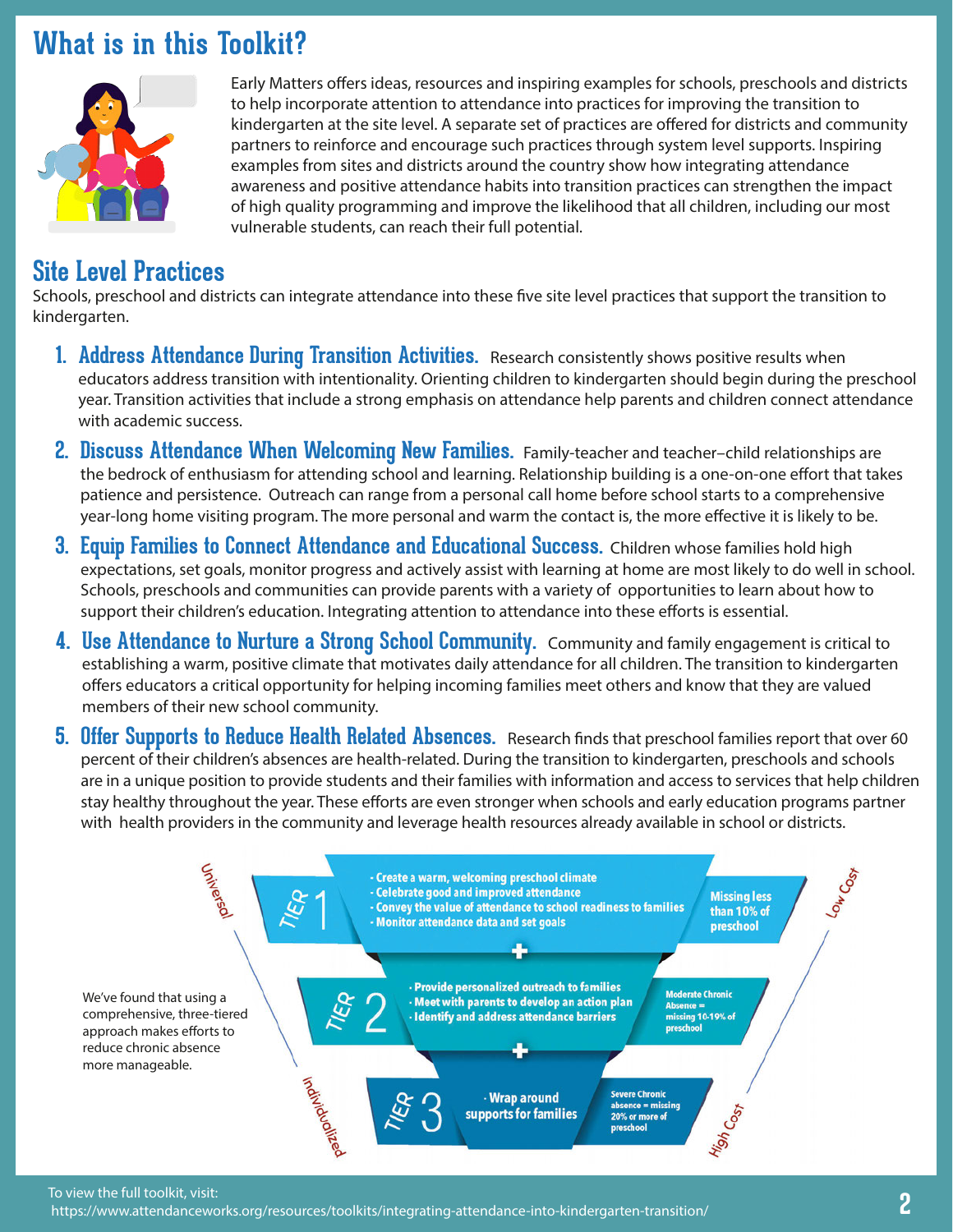# **District and Community Supports**

Whether or not preschools and schools integrate attendance into the site level practices is heavily influenced by whether districts and other key community partners work together to put in place systems to support adoption of good practice at scale. These supports create a foundation for infusing attendance into kindergarten transition efforts. What can districts and community partners do?



- **1. [Engage Community Stakeholders in Promoting Attendance.](https://www.attendanceworks.org/resources/toolkits/integrating-attendance-into-kindergarten-transition/engage-community-stakeholders-in-promoting-attendance/)** Districts play an essential role in setting the context for individual schools and preschools to improve their transition practice. The district, ideally in partnership with another public agency or prominent community leader, can convene stakeholders from local government, business, civic, social services and education sectors. Together they can discuss why attendance, starting in preschool and kindergarten, matters for long-term academic success and identify how they can work together to promote attendance.
- **2. [Organize Attendance Campaigns that Reach Families with Young Children.](https://www.attendanceworks.org/resources/toolkits/integrating-attendance-into-kindergarten-transition/organize-attendance-campaigns-that-reach-families-with-young-children/)** Families want their children to do well in school. But in the early school years, most families are still just learning that chronic absence, or missing just 2 days each month, starting in preschool and kindergarten, can result in young children falling behind. Community-wide messaging campaigns make it easy to share this important information with families and for families to hear reinforcing messages everywhere they go.
- **3. [Monitor, Analyze and Review Chronic Absence Data.](https://www.attendanceworks.org/resources/toolkits/integrating-attendance-into-kindergarten-transition/monitor-analyze-and-disseminate-chronic-absence-data/)** Building capacity to monitor, analyze and review chronic absence data is essential to improving attendance. Children are at risk of chronic absence if they were chronically absent the prior year of school or preschool, or if they miss 10 percent of the school year in the first month. This toolkit provides ideas and resources to generate and share meaningful reports on chronic absence based on the attendance data they collected in schools and preschools every day.
- **4. [Provide Joint Professional Development on Chronic Absence.](https://www.attendanceworks.org/resources/toolkits/integrating-attendance-into-kindergarten-transition/provide-joint-professional-development-on-chronic-absence/)** Too often administrators and educators are not aware that chronic absence is a challenge facing their schools or preschools, and they aren't familiar with effective strategies for improving attendance. Efforts to reduce chronic absence require schools and preschools to adopt a comprehensive, tiered approach. Key concepts, ideas and resources included in this toolkit can be integrated into existing professional development, or used to design professional development opportunities to equip educators to address chronic early absences.